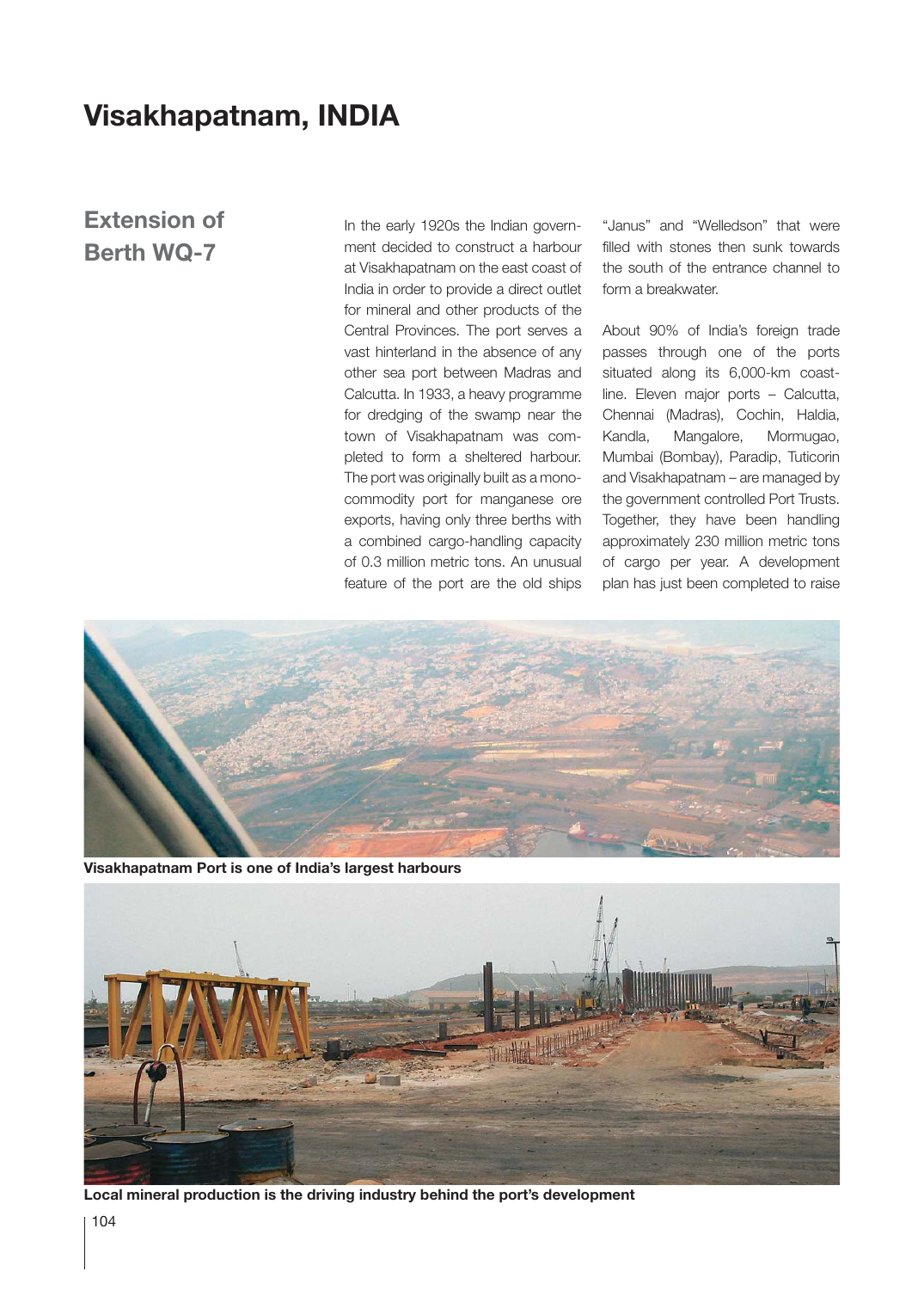





**The HZ 975 A - 14 / AZ 18 main wall is installed 23 m in front of the AZ 18 anchor wall**



**The combined wall was locally reinforced with RH sections**

capacity by a further 170 million metric tons.

Visakhapatnam Port is today one of the largest harbours in India. It developed rapidly from a small mineral trading post into a major harbour handling bulk cargo, iron ore, petroleum oils and lubricants, coking coal and coke as well as container traffic. Visakhapatnam Port was under the control of the Bengal-Nagpur Railways at the time of its completion. The railway transported the mineral ore to the city of Visakhapatnam, home to one of the few ports on India's eastern shoreline.

Visakhapatnam boasts the only port in the country to have exceeded the 50 million metric ton mark in 2004- 2005, though with a low growth of 5%. The Indian government is considering increasing the port's cargo handling capacity to 70 million metric tons. The expansion will implement deepening of the outer harbour, allowing bigger vessels to access the port.

The Port of Visakhapatnam recently constructed and developed 22 berths, including two state-ofthe-art ore berths, an off-shore oil

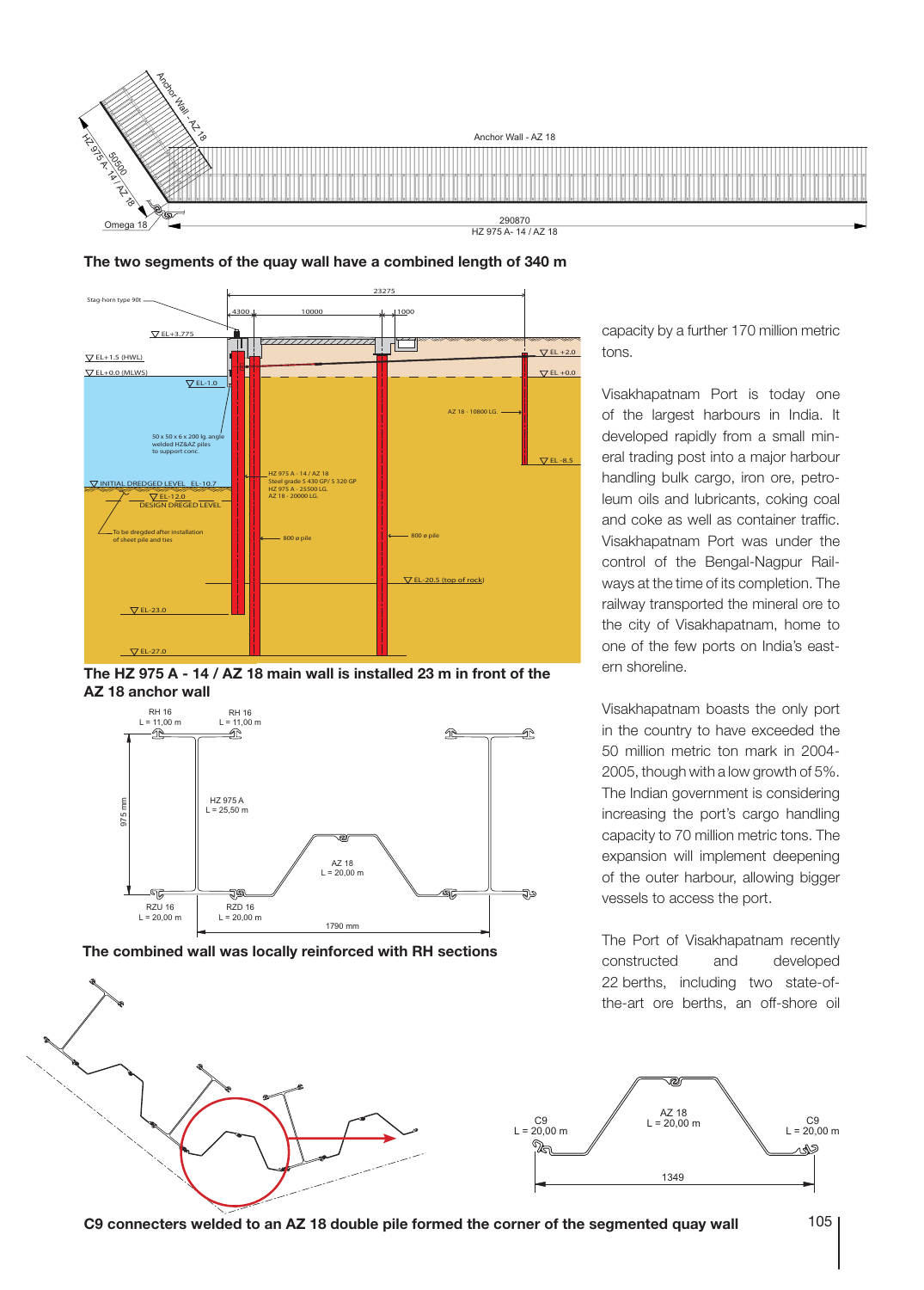

**The template was assembled in India, based on construction drawings supplied by Arcelor**



**A second driving template facilitated installation of the AZ 18 anchor wall**



**vertical positioning of the sheet piles**

tanker terminal, an LPG berth, and a container terminal, as well as four new multipurpose berths. Among these new constructions, Berth WQ-7 in the extended northern arm of the inner harbour was completed in April 2005 using 2,350 metric tons of steel sheet piles. The new berth can receive vessels up to 45,000 DWT.

Several exploratory boreholes were logged to investigate the characteristics of the site's soil layers which were incorporated into the design of the sheet pile wall. The result of the drilling can be resumed as follows: fill material overlying a layer of fine silty sand that reaches a depth of six metres. Below this, medium-density cohesive clay overlying very dense weathered rock with SPT values above 50 was encountered. The tidal levels in the port area vary between MHWN =  $+1.49$  m and MLWS =  $+0.09$  m. Loads due to high waves were not considered since the proposed site is well protected from the open sea.

Arcelor's design team issued a preliminary design based on information supplied by the owner. According to these design calculations, the maximum bending moments will occur 5.5 m below the water level: 1,570 kNm/m for the normal case and 1,620 kNm/m for the seismic case. The resulting forces lie well above the maximum design resisting moment of conventional sheet pile walls, reason for which the following combined-wall system was chosen for the construction of Berth WQ-7:

- 192 king piles HZ 975 A 14, S 430 GP, L =  $25.5$  m
- $\bullet$  191 intermediary piles AZ 18, S 320 GP, L = 20.0 m
- 275 anchor piles AZ 18, S 320 GP, L = 10.8 m **Two-level templates ensure correct horizontal and**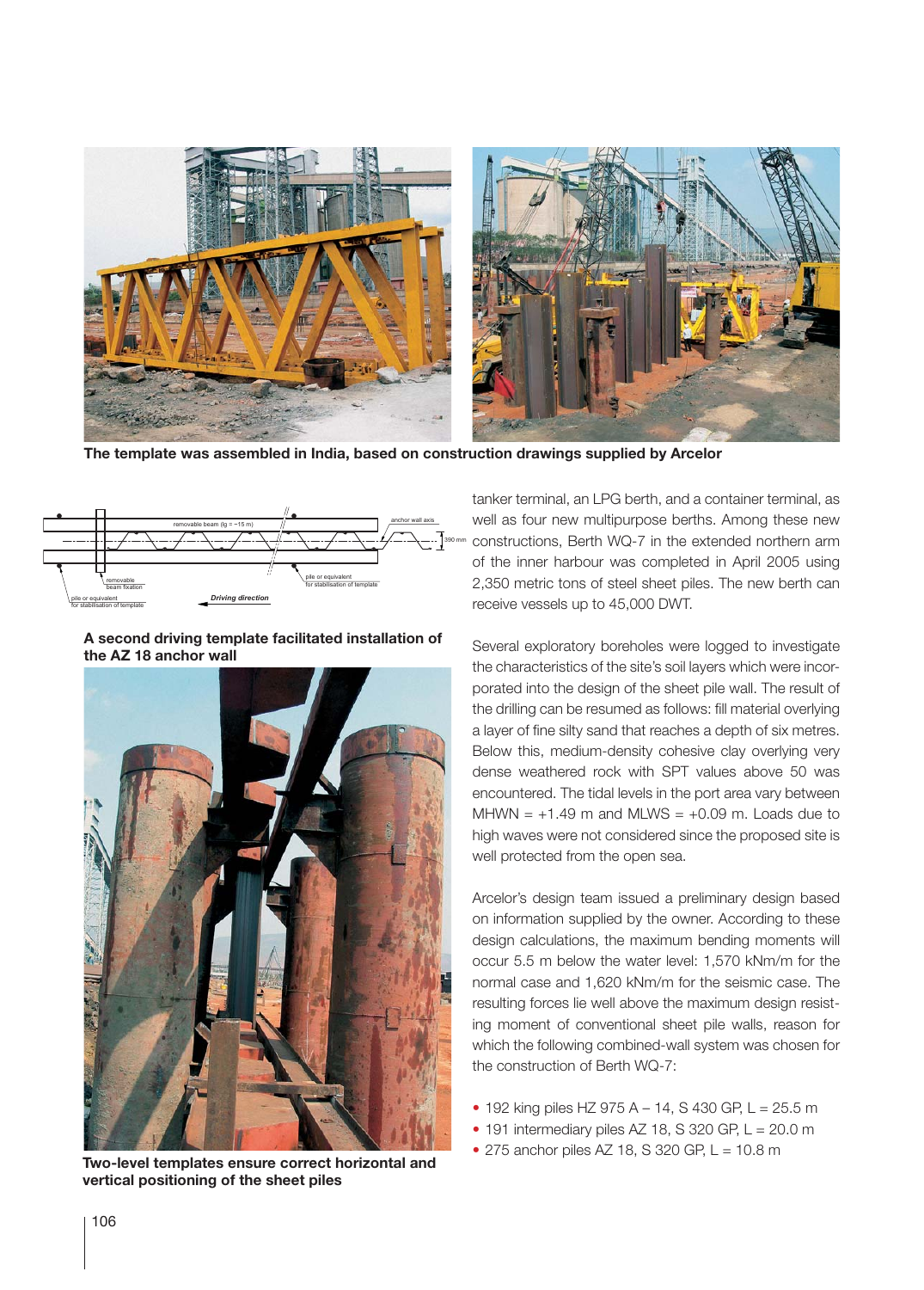

**The contractor opted for the PTC 60HD heavy-duty vibratory hammer**



**Power unit of the PTC hammer**

## **BORE LOG 3**

## **J.J.SOIL INVESTIGATION & ENVIRON CONSULTANTS 10-51-8/1, KAILASMETTA UPLANDS VISAKHAPATNAM - Bore hole 530 003**

| Project                    | : Berth WO - 7 |
|----------------------------|----------------|
| Location                   | : Near HZ 183  |
| Bore hole No               | $\cdot$ 3      |
| Ground Water Table : -0,23 |                |

| Ground R.L |          | Visual Description of<br>Strata | N-value |
|------------|----------|---------------------------------|---------|
| From       | To       |                                 |         |
| $+2.00$    | $+0.00$  | Reddish gravelly soil           |         |
| $+0.00$    | $-6.00$  | Fine sand with silt             |         |
| $-8.00$    | $-17.00$ | Blackish soft clay              |         |
|            |          |                                 | 34      |
| $-17.00$   | $-20.50$ | Brownish stiff clay             |         |
|            |          |                                 | > 50    |
| $-20.50$   | $-24.00$ | Highly weathered rock           |         |
|            | $-27.38$ | Hard rock with                  | > 50    |
| $-24.00$   |          | fractures                       |         |



**Strong shackles were used to lift the king piles**



**Wooden spacers prevent damage to the stored AZ piles**

The HZ 975 A – 14/AZ 18 sheet pile wall features a system width of 1,790 mm, a section modulus of 8,170 cm<sup>3</sup>/m, and a weight of 225 kg/m<sup>2</sup>. The king piles were designed in high-strength S 430 GP steel (minimum yield strength: 430 N/mm², minimum tensile strength: 510 N/mm², minimum elongation: 19%). The high-strength steel reduced material and transportation costs to a minimum. The section modulus of the HZ king piles was adapted to the maximum bending moments by adding RH sections to their flanges.

As a result, the designer was able to choose a rather light, locally strengthened king pile. Further savings were achieved in terms of steel grade and length reduction of the intermediary AZ 18 piles. The king piles in S 430 GP steel have the following chemical composition:

| C.   | Mn Si |                                              | Ð    | S.   | N     |
|------|-------|----------------------------------------------|------|------|-------|
|      |       | $(max\%)$ (max%) (max%) (max%) (max%) (max%) |      |      |       |
| 0.27 | 1.70  | 0.60                                         | 0.05 | 0.05 | 0.011 |

The front sheet pile quay wall was tied back over a distance of 23 m to an AZ 18 anchor wall. The design bending moment of the anchor wall averages 230 kNm. The distance between the tie rods corresponds to the system width of the combined-wall system. Each 100-mm-diameter tie rod is subject to a design pull of 1,074 kN.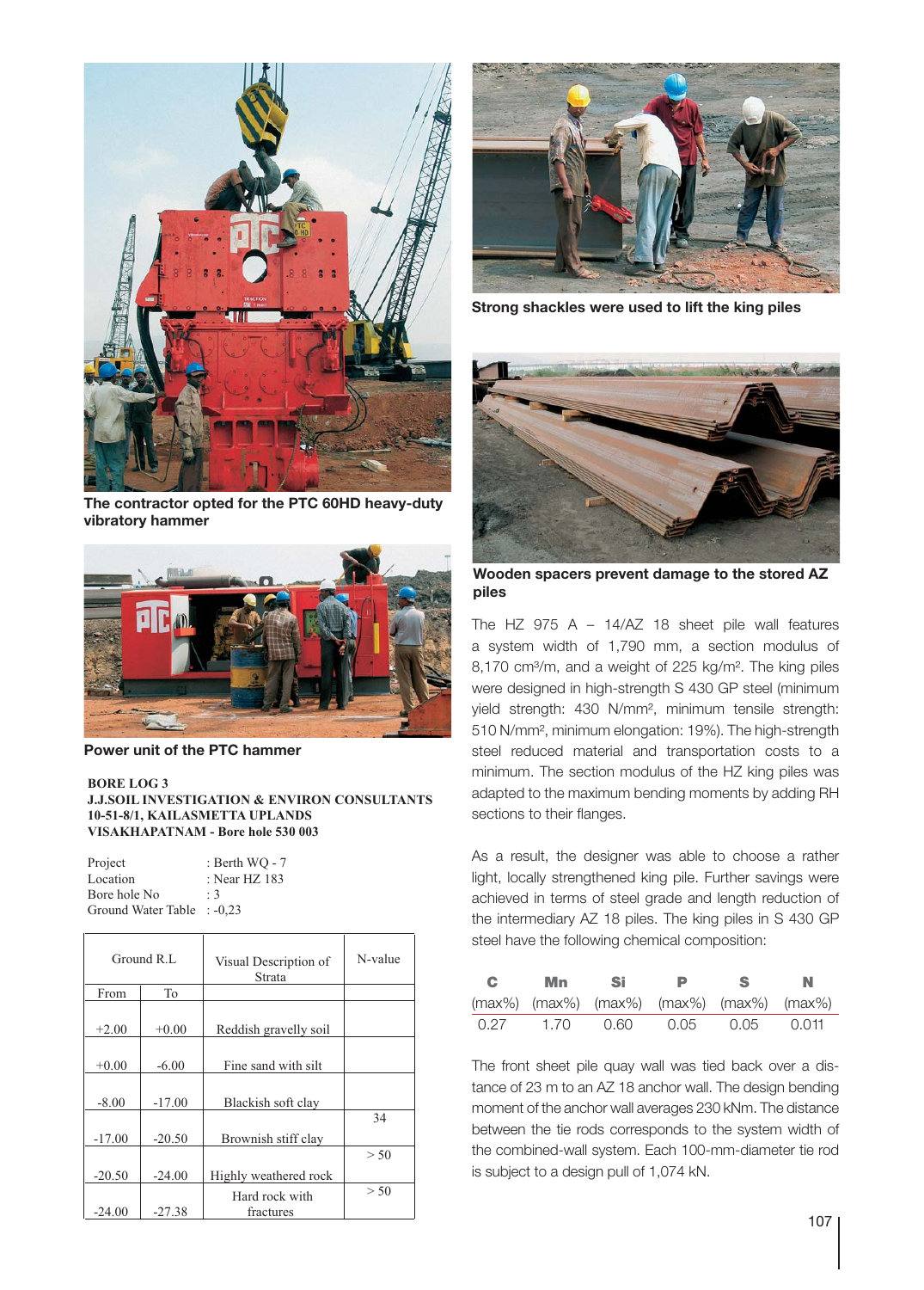

**Two crawler cranes lifted hammers and sheet piles into position**



**The Indian designer Howe opted for an anchored HZ/AZ combined sheet pile quay wall**



**Due to the presence of weathered rock an impact hammer was needed to fully drive the sheet piles**

Owner:

Visakhapatnam Port Trust, Visakhapatnam

Designer: Howe Private Ltd, New Delhi

Contractor: Afcons Infrastructure Limited, Mumbai

Piling equipment: - Hydraulic vibratory hammer: PTC 60HD - Diesel impact hammer

Steel grade: S 320 GP & S 430 GP

Sheet piles: 1,330 t HZ 975 A 1,020 t AZ 18

Total quantity of sheet piles: 2,350 metric tons

Steps in construction of the quay wall:

- Driving of front main sheet pile wall (land-based work)
- Driving of anchor sheet pile wall (land-based work)
- Installation of steel tie rods connecting the two walls
- Backfilling and pouring of reinforced concrete deck superstructure
- Dredging to -12 m in front of main sheet pile wall
- Connection of new berth to existing structure
- Installation of pavement, drainage with culvert and electrical lighting.

The steel sheet piles were installed on-shore using a standard-frequency vibratory hammer. Vibratory hammers reduce the friction between soil and pile by applying vertical vibrations to the sheet pile. The vibrations are caused by rotating eccentric masses arranged in pairs to eliminate horizontal vibrations. The remaining vertical components add up, and the centrifugal force temporarily liquefies the soil in the vicinity of the sheet pile. The weight of the pile and the hammer create enough downward force for installation of the sheet pile wall. Preferably two hydraulicallyoperated clamps ensure secure attachment and proper transmission of the oscillating movement to the pile. Three technical parameters (eccentric moment, centrifugal force and frequency) are generally used to describe vibratory